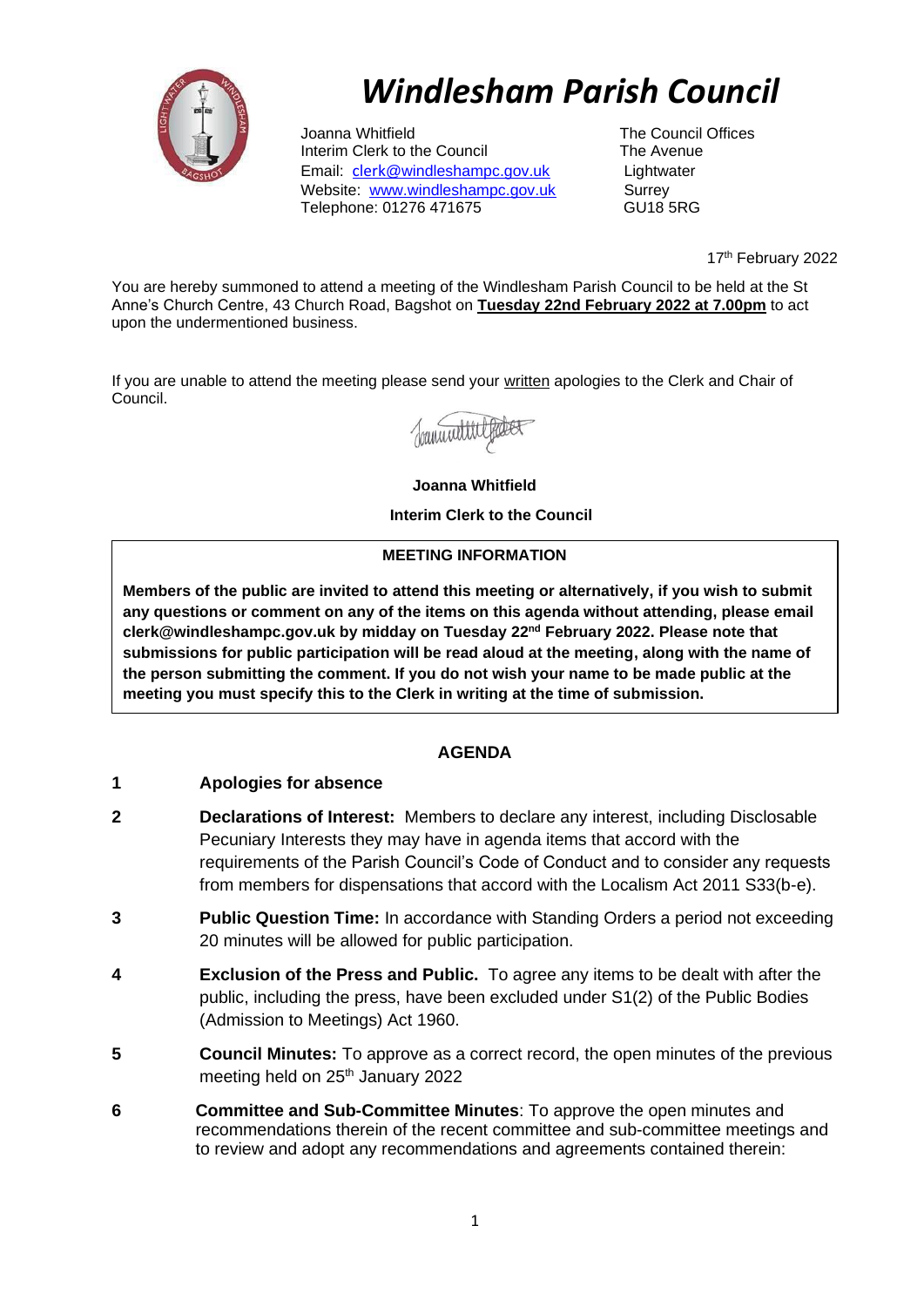To note the open minutes of the recent village committee and sub-committee meetings:

- Bagshot Committee 2 November 2021
- Lightwater Committee  $-12<sup>th</sup>$  October 2021
- Windlesham Committee 10<sup>th</sup> November 2021

Note: The above Minutes have been ratified at the relevant Village Committee meetings.

### **7 To receive written reports from:**

- **a.** Surrey County Council;
- **b.** Surrey Heath Borough Council

### **8 Finance:**

- a) Accounts for payment
- b) Finance Report
- c) Direct Debit Payments
- d) Bank Reconciliations
- **9 To review Council's investments and strategy for 2022-23**
- **10 Risk Assessment**
- **11 Review Standing Orders**
- **12 Review Financial Regulations**
- **13 Consider Reserve Policy**
- **14 Declaration of Interests – Members to update**
- **15 Tree Works**
	- a) To discuss conducting a parish wide tree survey
	- b) To discuss tree work at Millpond, Windlesham
	- c) To discuss tree work at College Ride, Bagshot
- **16 Community Reception –** To discuss
- **17 Clerks Update**
- **18 Outside Organisations -** To receive any reports from representatives on outside organisations.
- **19 Project Updates -** Status updates on outstanding projects
- **20 Planning Applications -** to consider and make appropriate representations in relation to the planning applications in Bagshot, Lightwater & Windlesham listed below:

|             | <b>Bagshot Applications</b>                                                                                                                                                                                                                                                | Type of<br>application | Due date                             |
|-------------|----------------------------------------------------------------------------------------------------------------------------------------------------------------------------------------------------------------------------------------------------------------------------|------------------------|--------------------------------------|
| 21/1306/FFU | 175 London Road, Bagshot, Surrey, GU19 5DH<br>Demolish existing dwelling and outbuilding and erect a<br>two storey building with accommodation in the roof to<br>provide 2 two bedroom and 2 four bedroom (duplex)<br>apartments, a two storey three bedroom house and two | <b>FPA</b>             | 24 <sup>th</sup><br>February<br>2022 |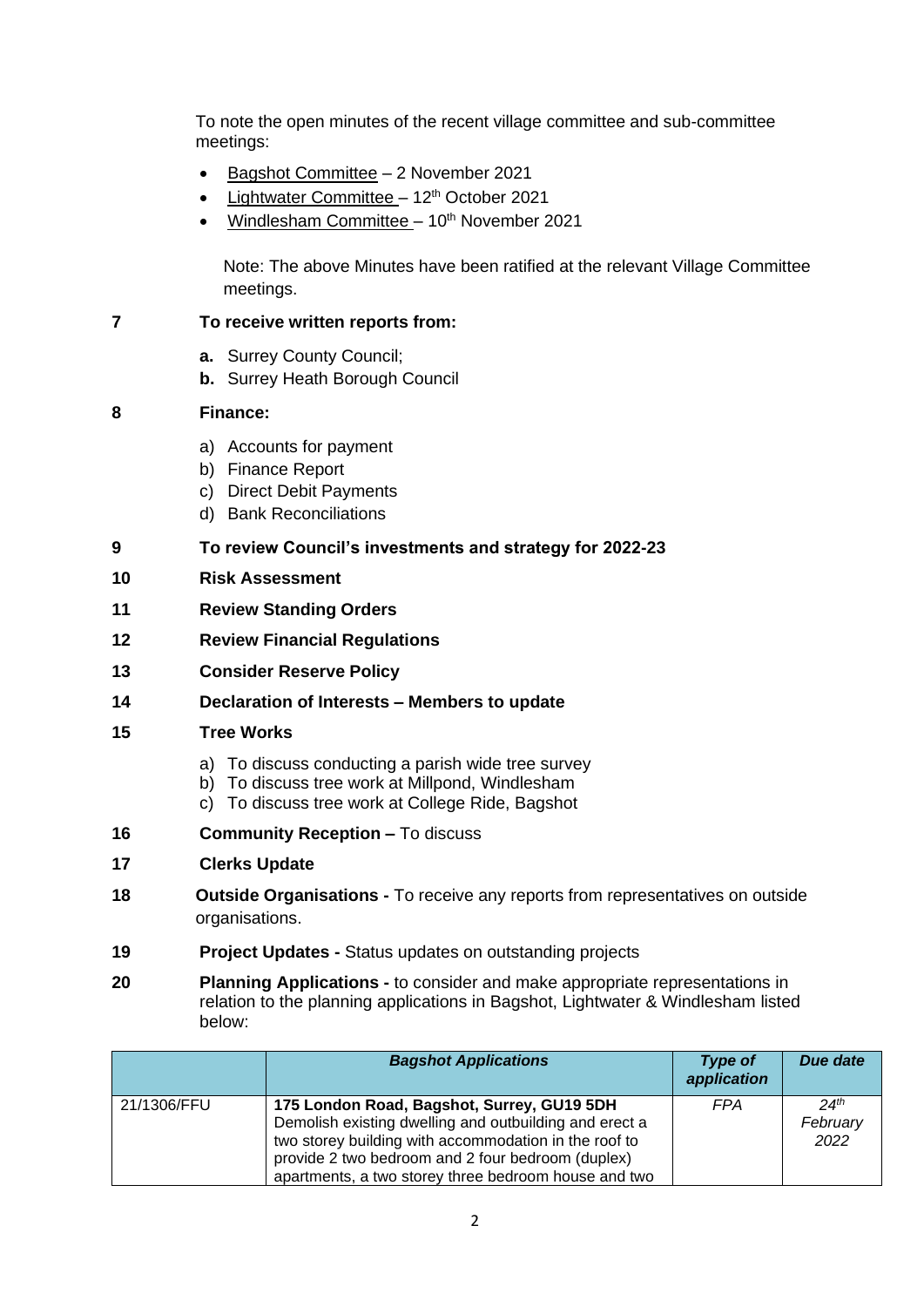|                | pairs of semi-detached two storey four bedroom houses                                                               |              |                  |
|----------------|---------------------------------------------------------------------------------------------------------------------|--------------|------------------|
|                | with accommodation in the roofs with associated                                                                     |              |                  |
|                | garages/car parking, revised access onto London Road                                                                |              |                  |
|                | and landscaping.                                                                                                    |              |                  |
|                | <b>Full Planning Application</b>                                                                                    |              |                  |
| 22/0032/DTC    | 134 And 136 London Road Bagshot Surrey GU19                                                                         | Details to   | 18 <sup>th</sup> |
|                | 5BZ                                                                                                                 | comply       | February         |
|                | Application to seek discharge of condition 3 (materials)                                                            |              | 2022             |
|                | and 8 (surface water drainage scheme) of 20/0090/OOU                                                                |              |                  |
|                | Outline planning application for the erection of 26                                                                 |              |                  |
|                | residential units (Class C3) following demolition of both                                                           |              |                  |
|                | existing dwellings with new vehicular access off London<br>Road. Access, appearance, layout and scale to be         |              |                  |
|                | considered with landscaping reserved. Type Details to                                                               |              |                  |
|                | comply                                                                                                              |              |                  |
| <b>SCC Ref</b> | Land at Bagshot Highways Depot, 2 London Road,                                                                      |              | $21^{st}$        |
| 2021/0202/SU/  | <b>Bagshot, Surrey GU19 5HW</b>                                                                                     |              | February         |
|                | Temporary change of use of existing office and store                                                                |              | 2022             |
|                | building to a body storage facility and office space, with                                                          |              |                  |
|                | associated external alterations, parking, hoarding and                                                              |              |                  |
|                | associated infrastructure.                                                                                          |              |                  |
|                | The above application for planning permission has been<br>received in this department and falls to be determined by |              |                  |
|                | the County Planning Authority. The planning application                                                             |              |                  |
|                | documents/plans will need to be downloaded from our                                                                 |              |                  |
|                | website (see link in covering email). They can also be                                                              |              |                  |
|                | accessed from the following link                                                                                    |              |                  |
|                | http://planning.surreycc.gov.uk/planappsearch.aspx by                                                               |              |                  |
|                | entering SCC Ref 2021/0202 in the "our reference"                                                                   |              |                  |
|                | search field. I would be glad to receive any observations                                                           |              |                  |
|                | which you may wish to make so that these can be taken                                                               |              |                  |
|                | into account when the proposals are formally considered<br>by the County Planning Authority. Could you please let   |              |                  |
|                | me have a reply within 21 days of the date of this letter.                                                          |              |                  |
|                | If no response is received within 21 days it will be                                                                |              |                  |
|                | assumed that you have no objection to the proposal                                                                  |              |                  |
|                |                                                                                                                     |              |                  |
| 22/0046/PMR    | White House, 81-83 High Street, Bagshot, Surrey,                                                                    | Relaxation/M | 3rd March        |
|                | <b>GU19 5AH</b>                                                                                                     | odification  | 2022             |
|                | Minor material amendment pursuant to condition 2                                                                    |              |                  |
|                | (approved plans) 20/1007/FFU to allow alterations to the<br>front windows.                                          |              |                  |
|                | Relaxation/Modification                                                                                             |              |                  |
| 21/1100/FFU    | <b>CONSULTATION ON AMENDMENTS TO CURRENT</b>                                                                        | <b>FPA</b>   | 25 <sup>th</sup> |
|                | <b>PLANNING APPLICATION</b>                                                                                         |              | February         |
|                | Queen Anne House, Bridge Road, Bagshot, Surrey,                                                                     |              | 2022             |
|                | <b>GU19 5AT</b>                                                                                                     |              |                  |
|                | Change of use from Office (Class B1c) to residential                                                                |              |                  |
|                | (Class C3) comprising 5 no. flats (1x 3 Bed, 2x 2 Bed                                                               |              |                  |
|                | and 2x 1 Bed) and erection of 4 no. dwellings (1x 4 Bed<br>and 3x 2 Bed) including pedestrian accesses off Bridge   |              |                  |
|                | Road with associated parking, landscaping and cycle                                                                 |              |                  |
|                | and refuse storage (revision of planning permission                                                                 |              |                  |
|                | 20/0592/FFU).                                                                                                       |              |                  |
|                | <b>Full Planning Application</b>                                                                                    |              |                  |